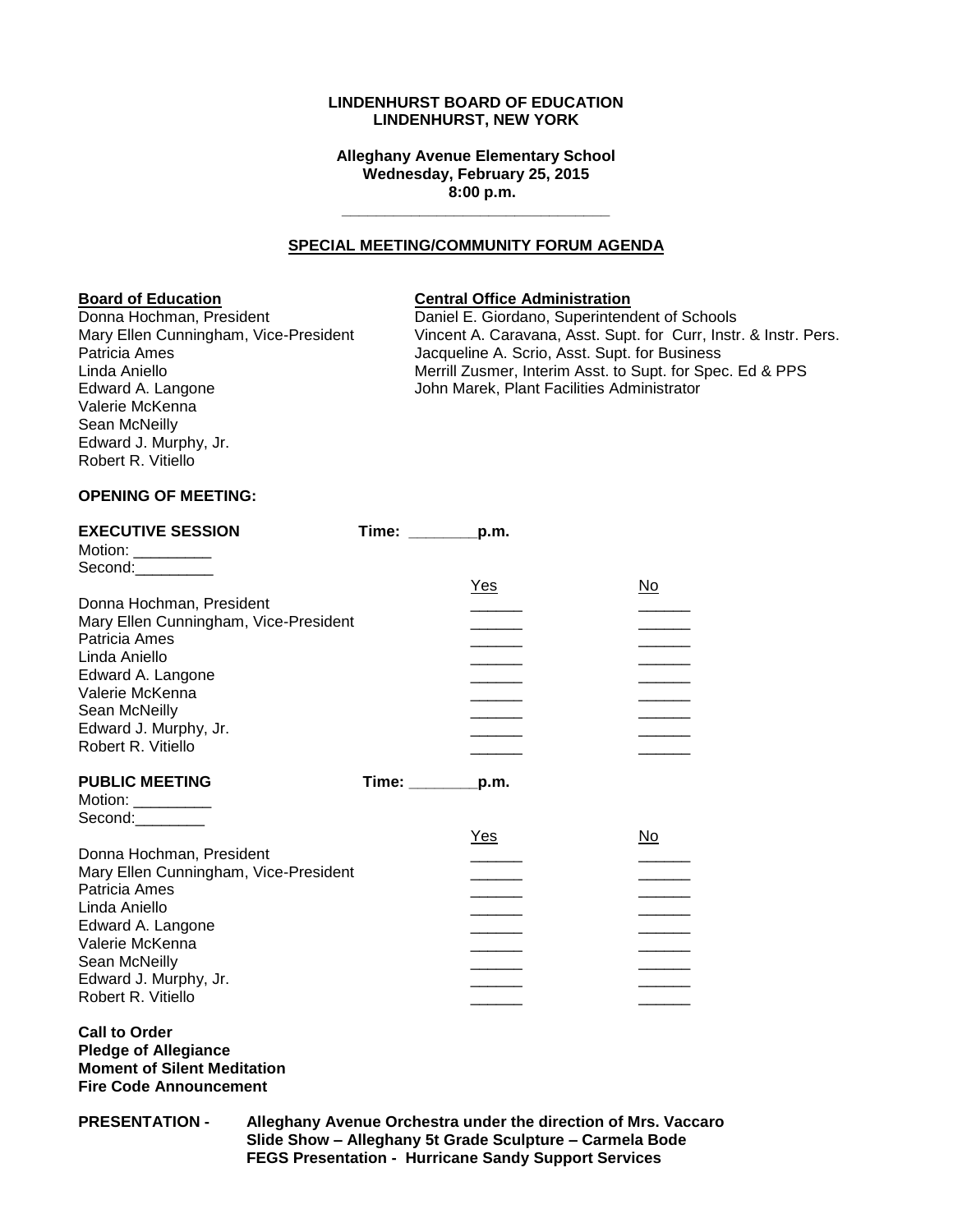# **Approval of Minutes - February 4, 2015 – Business Meeting**

| Motion: |  |
|---------|--|
| Second: |  |

|                                       | Yes | No |
|---------------------------------------|-----|----|
| Donna Hochman, President              |     |    |
| Mary Ellen Cunningham, Vice-President |     |    |
| Patricia Ames                         |     |    |
| Linda Aniello                         |     |    |
| Edward A. Langone                     |     |    |
| Valerie McKenna                       |     |    |
| Sean McNeilly                         |     |    |
| Edward J. Murphy, Jr.                 |     |    |
| Robert R. Vitiello                    |     |    |
|                                       |     |    |

# **BOARD OF EDUCATION'S REPORT TO THE COMMUNITY:**

# **SUPERINTENDENT'S REPORT TO THE COMMUNITY:**

# **AGENDA QUESTIONS FROM THE BOARD OF EDUCATION:**

# **INDIVIDUALS AND DELEGATIONS:**

# **TRUSTEE'S REQUEST:**

# **SUPERINTENDENT'S RECOMMENDATIONS:**

# **Field Trips**

# **Resolution: RESOLVED that the Board of Education approves the following field trips:**

# **Senior High School**

| Saturday  | June 6, 2015  | Approximately 50 English students will travel to New<br>York City to see On the Town. Transportation will be<br>via train.                                                              |
|-----------|---------------|-----------------------------------------------------------------------------------------------------------------------------------------------------------------------------------------|
| Wednesday | March 4, 2015 | Approximately 20 Music students will travel to New York<br>City to see a performance of Mendelsohn's Midsummer<br>Night's Dream at Lincoln Center. Transportation will be<br>via train. |

## Motion: \_\_\_\_\_\_\_\_\_ Second:\_\_\_\_\_\_\_\_\_\_

|                                       | Yes | No |
|---------------------------------------|-----|----|
| Donna Hochman, President              |     |    |
| Mary Ellen Cunningham, Vice-President |     |    |
| Patricia Ames                         |     |    |
| Linda Aniello                         |     |    |
| Edward A. Langone                     |     |    |
| Valerie McKenna                       |     |    |
| Sean McNeilly                         |     |    |
| Edward J. Murphy, Jr.                 |     |    |
| Robert R. Vitiello                    |     |    |
|                                       |     |    |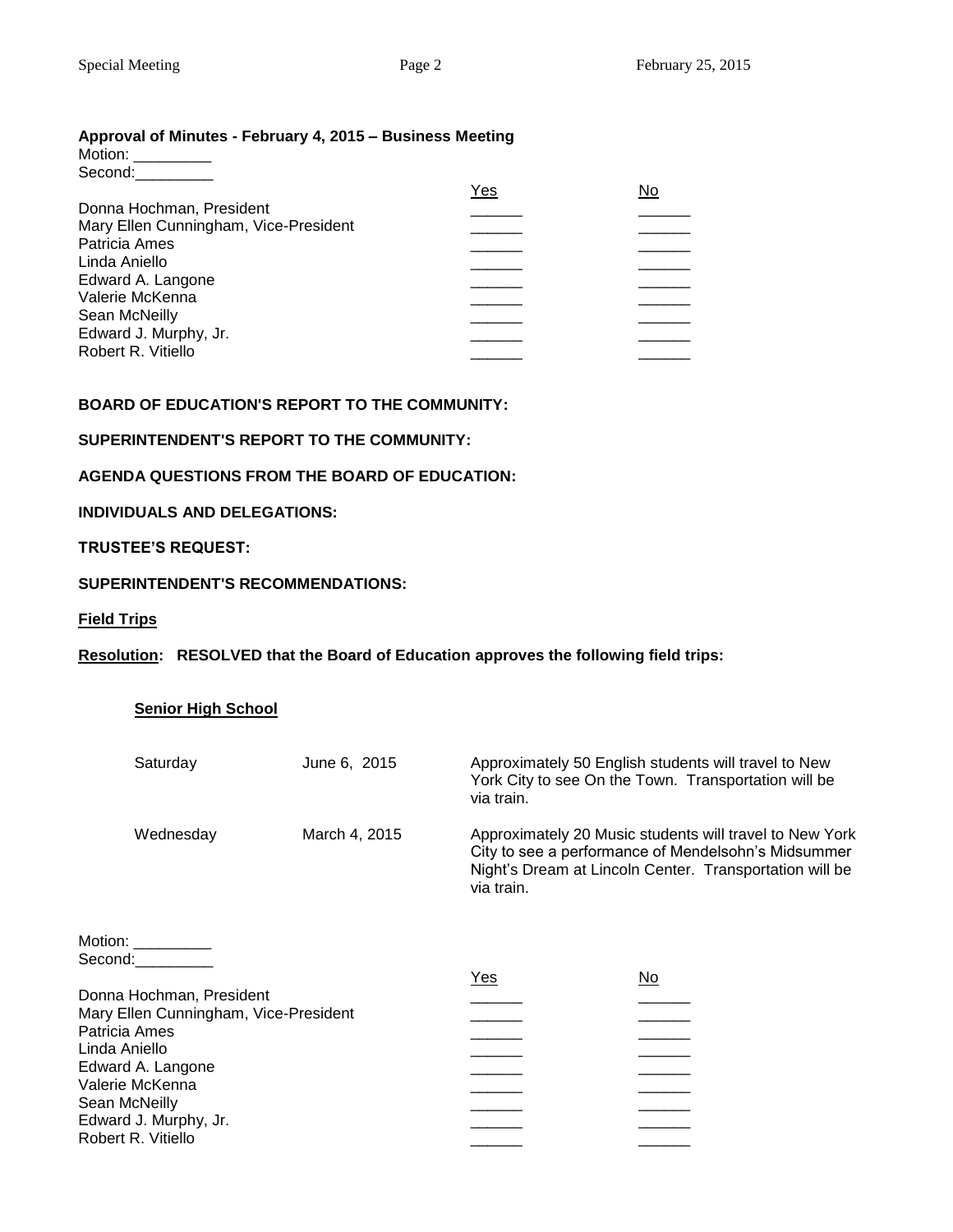## **Board Policy 6700 – PURCHASING - First Reading – No Vote to be taken A new board policy or revision of current board policy requires two readings.**

## **6700**

#### **PURCHASING**

The Board of Education (the "Board") of the Lindenhurst Union Free School District (the "District") views purchasing as serving the educational program by providing necessary supplies, equipment and related services. Purchasing will be centralized in the business office under the general supervision of the Purchasing Agent designated by the Board.

It is the goal of the Board to purchase competitively, without prejudice or favoritism, and to seek the maximum educational value for every dollar expended. Competitive bids or quotations shall be solicited in connection with purchases pursuant to law. The General Municipal Law requires that purchase contracts for materials, equipment and supplies involving an estimated annual expenditure exceeding \$10,000 and public work contracts involving an expenditure of more than \$20,000 will be awarded only after responsible bids have been received in response to a public advertisement soliciting formal bids. Purchases of the same commodity cannot be artificially divided for the purpose of avoiding the threshold. Similar procurements to be made in a fiscal year will be grouped together for the purpose of determining whether a particular item must be bid.

The District's purchasing activity will strive to meet the following objectives:

- 1. to effectively supply all administrative units in the school system with needed materials, supplies, and contracted services;
- 2. to obtain materials, supplies and contracted services at the lowest prices possible consistent with the quality and standards needed as determined by the Purchasing Agent in conformance with state law and regulation and in cooperation with the requisitioning authority. The educational and physical welfare of the students is the foremost consideration in making any purchase;
- 3. to ensure that all purchases fall within the framework of budgetary limitations and that they are consistent with the educational goals and programs of the District;
- 4. to maintain an appropriate and comprehensive accounting and reporting system to record and document all purchasing transactions; and
- 5. to ensure, through the use of proper internal controls, that loss and/or diversion of District property is prevented.

Opportunities shall be provided to all responsible suppliers to do business with the District. Suppliers whose place of business is situated within the District may be given preferential consideration only when bids or quotations on an item or service are identical as to price, quality and other factors. Where permitted by law, purchases will be made through available cooperative BOCES bids, or by "piggybacking" onto the contracts of the United Stated or agencies thereof or the federal Office of General Services, New York State Office of General Services, departments or agencies of New York State, any New York State county, or any state or any county or political subdivision or district therein whenever such purchases are in the best interests of the District or will result in cost savings to the District. In addition, the District will make purchases from correctional institutions and severely disabled persons through charitable or non-profit-making agencies, as provided by law.

In accordance with law, the District shall give a preference in the purchase of instructional materials to vendors who agree to provide materials in alternative formats. The term "alternative format" shall mean any medium or format for the presentation of instructional materials, other than a traditional print textbook, that is needed as an accommodation for a disabled student enrolled in the District (or program of a BOCES), including but not limited to Braille, large print, open and closed captioned, audio, or an electronic file in a format compatible with alternative format conversion software that is appropriate to meet the needs of the individual student.

The Board is also aware of the need to reduce exposure of students and staff to potentially harmful chemicals and substances used in cleaning and maintenance. In accordance with law, regulation and guidelines set forth by the Office of General Services (OGS), the District will purchase and utilize environmentally sensitive cleaning and maintenance products in its facilities whenever feasible. Cleansers purchased must, first and foremost, be effective so that the District may continue to purchase non-green products as necessary. Environmentally sensitive cleaning and maintenance products will be procured in accordance with standard purchasing procedures as outlined in this policy and regulation.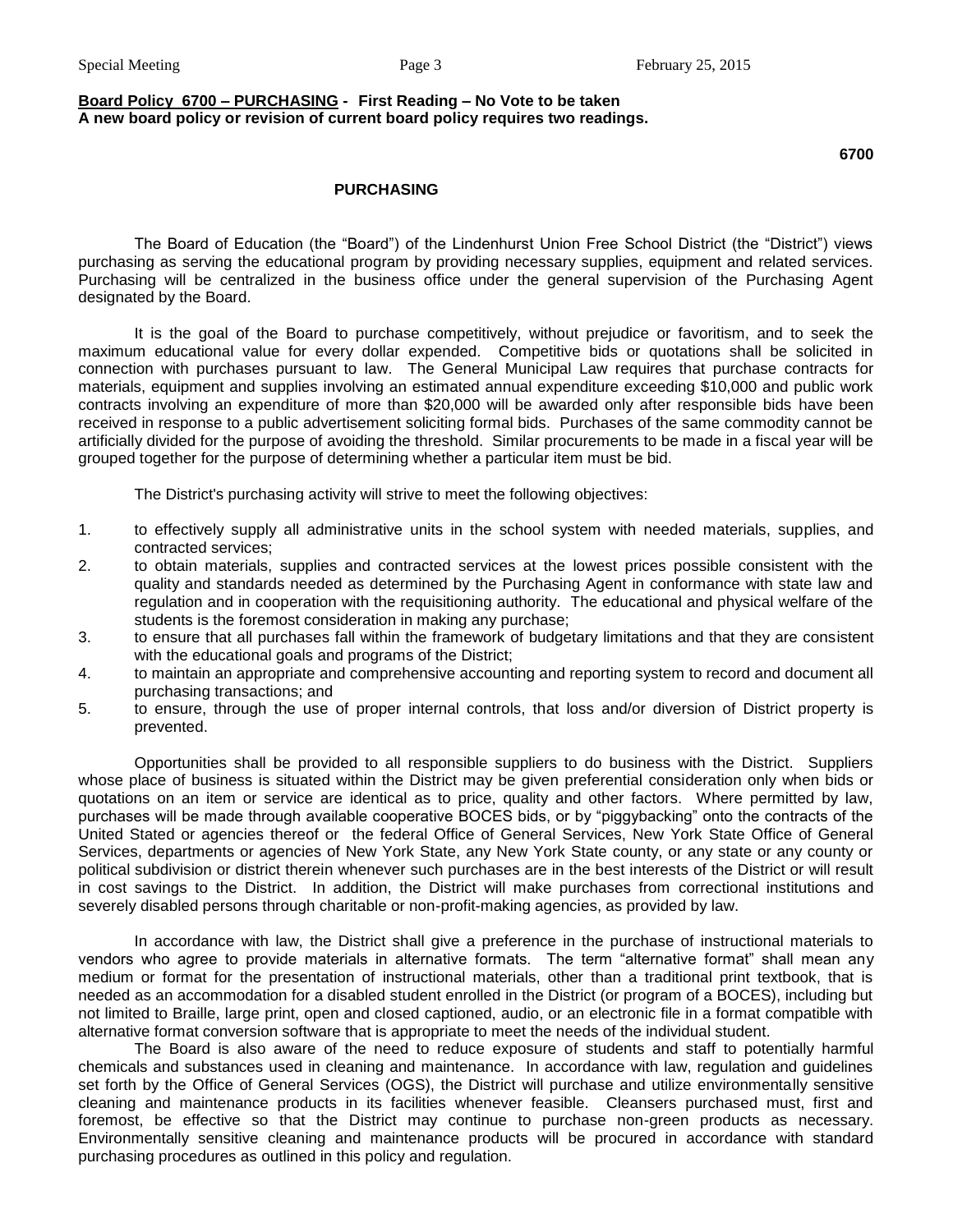In order to ensure that the District avails itself of advantageous purchasing opportunities, the Board authorizes the Purchasing Agent to represent the District in applying for federal programs designed to discount prices for goods and services. Specifically, the Purchasing Agent will abide by the rules and regulations associated with applying for telecommunications service discounts through the Universal Service Fund (E-Rate), in addition to complying with the local purchasing policies set forth by the Board. As with all purchasing activity, appropriate documentation of the application and purchase through any federal program will be maintained by the business office.

## Competitive Bidding

Purchase contracts and public works contracts subject to competitive bidding will be awarded to the lowest responsible bidder, however, the Board authorizes that purchase contracts may be awarded on the basis of best value, as defined in State Finance Law §163. Other exceptions to competitive bidding are outlined below.

In addition, the Board authorizes the receipt of sealed bids for purchase contracts in electronic format, pursuant to the provisions of General Municipal Law §103(1) which addresses proper documentation, authentication, security, and confidentiality of electronic bids.

The District shall comply with the requirements of General Municipal Law §103-g, which prohibits, with few exceptions, competitive bidding contracts with entities that invest significantly in the Iranian energy sector, as outlined in the accompanying regulation.

## Exceptions to Competitive Bidding

 Competitive bidding, even if the dollar value of the purchase meets the threshold established above, is not required in the following circumstances:

- 1. emergencies where time is a crucial factor;
- 2. procurements for which there is no possibility of competition (sole source items); or
- 3. professional services that require special skill or training
- 4. purchases such as surplus or second-hand items from governmental entities, certain food and milk items, or goods and services from municipal hospitals; or
- 5. where the District is purchasing through (or is "piggybacking" onto) the contract of another governmental entity.
- 6. Transportation Contracts pursuant to Section 156.12 of the Commissioner's Regulations.

# Purchasing when Competitive Bidding Not Required

Goods and services which are not required by law to be procured by the District through competitive bidding will be procured in a manner so as to ensure the prudent and economical use of public monies, in the best interests of the taxpayers, to facilitate the acquisition of goods and services of maximum quality at the lowest possible cost under the circumstances, and to guard against favoritism, improvidence, extravagance, fraud and corruption.

Alternative proposals or quotations will be secured by requests for proposals, written or verbal quotations or any other appropriate method of procurement, except as permitted by state law for procurements:

- 1. under a county contract;
- 2. under a state contract;
- 3. under a federal contract;
- 4. under a contract of another political subdivision;
- 5. of articles manufactured in state correctional institutions; or
- 6. from agencies for the blind and severely disabled.

The District will provide justification and documentation of any contract awarded to an offeror other than the lowest responsible dollar offeror, setting forth the reasons why such award is in the best interests of the District and otherwise furthers the purposes of section 104-b of the General Municipal Law.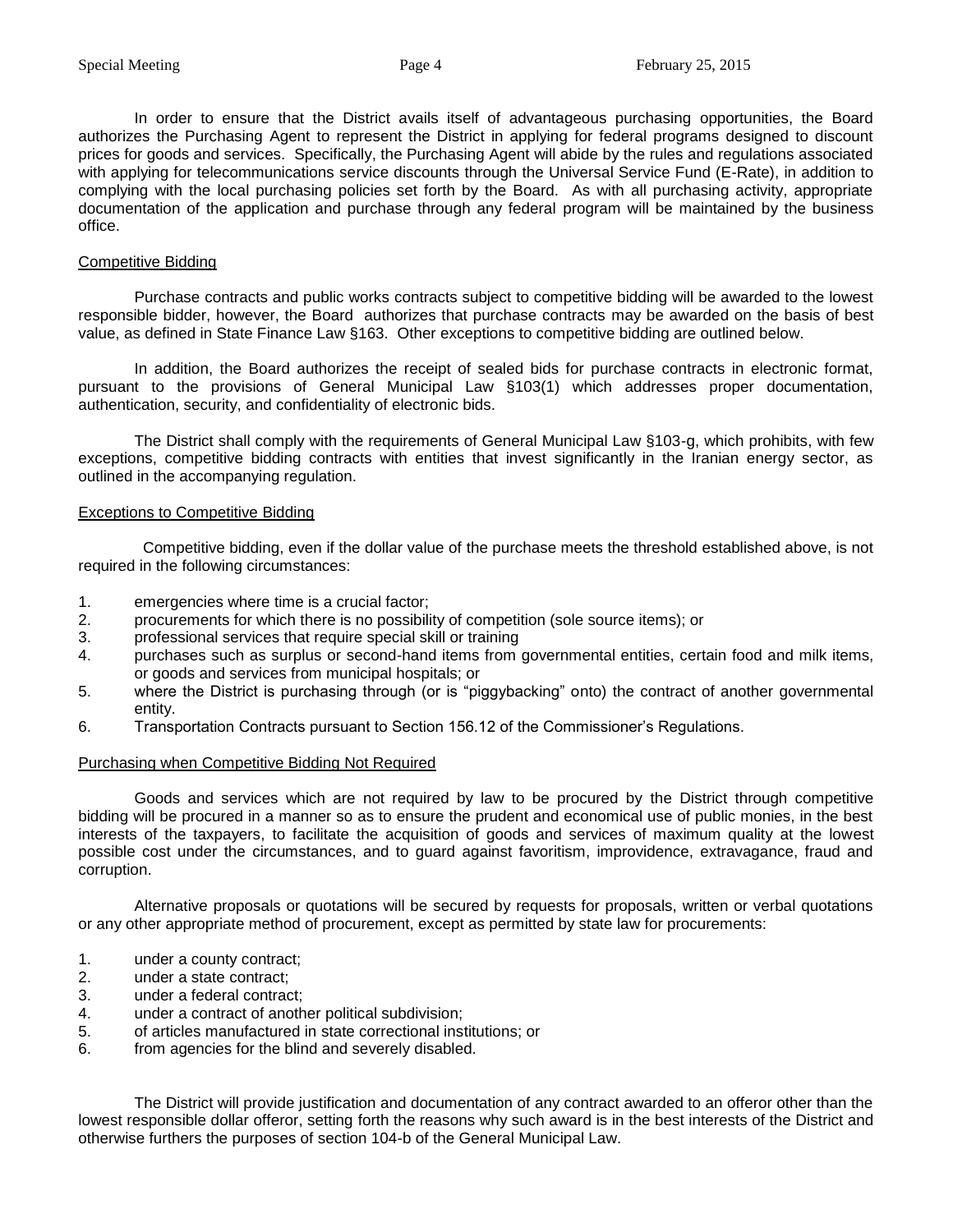#### General Purchasing Provisions

The Superintendent of Schools, with the assistance of the Purchasing Agent, shall be responsible for the establishment and implementation of the procedures and standard forms for use in all purchasing and related activities in the District. Such procedures shall comply with all applicable laws and regulations of the state and the Commissioner of Education.

No Board member, officer or employee of the District shall have an interest in any contract entered into by the Board or the District, as provided in Article 18 of the General Municipal Law.

Comments will be solicited from those administrators involved in the procurement process before enactment of the District's policies regarding purchasing and from time to time thereafter. The policies must then be adopted by Board resolution. All District policies regarding the procurement processes will be reviewed by the Board at least annually.

The unintentional failure to fully comply with the provisions of section 104-b of the General Municipal Law or the District's policies regarding procurement will not be grounds to void action taken nor give rise to a cause of action against the District or any officer or employee of the District.

## Cross-ref: 6710, Purchasing Authority

Ref: Comprehensive Iran Sanctions, Accountability, and Divestment Act of 2010 (Public Law 111-195) Education Law §§305(14); 409-i; 1604(29-a); 1709(4-a)(9)(14)(22); 2503(7-a); 2554(7-a) General Municipal Law §§102; 103; 103-g; 104; 104-b; 109-a; 800 et seq. State Finance Law §§97-g(3), (4), (5); 163; 163-b; 165-a County Law §408-a(2)

Adoption date: February 4, 2009 Revised: September 9, 2009 Revised:

## **Board Policy 5151 – EDUCATION OF HOMELESS CHILDREN - First Reading – No Vote to be taken A new board policy or revision of current board policy requires two readings.**

**5151**

## **EDUCATION OF HOMELESS CHILDREN**

## **IDENTIFICATION OF HOMELESS STUDENTS**

Under the McKinney-Vento Act, it is the obligation of all districts to affirmatively identify all homeless students. Therefore, it is the policy of the Lindenhurst Union Free School District (the "District") to determine whether there are homeless students within the District by using an enrollment/residency questionnaire that asks the nighttime residence of all newly enrolled students as well as when a student's address changes. It is understood that not all homeless students can be identified through social service agencies or shelters as they may be sharing the housing of other persons, such as family or friends, due to loss of housing, economic hardship, or other similar reason. It is for this reason, the District will have an enrollment form/residency questionnaire that asks for a description of the current living arrangements of the child or youth in order to determine whether the child or youth meets the definition of a homeless child under the McKinney-Vento Homeless Education Assistance Act (42 USC §11434a[2]) ("McKinney-Vento") and New York Education Law §3209(1)(a). In addition to using the residency questionnaire, the District will also contact our local department of social services to identify students in temporary housing, as well as, the local runaway and homeless youth shelter and any other shelters located in the District to ensure all homeless students are properly identified and serviced.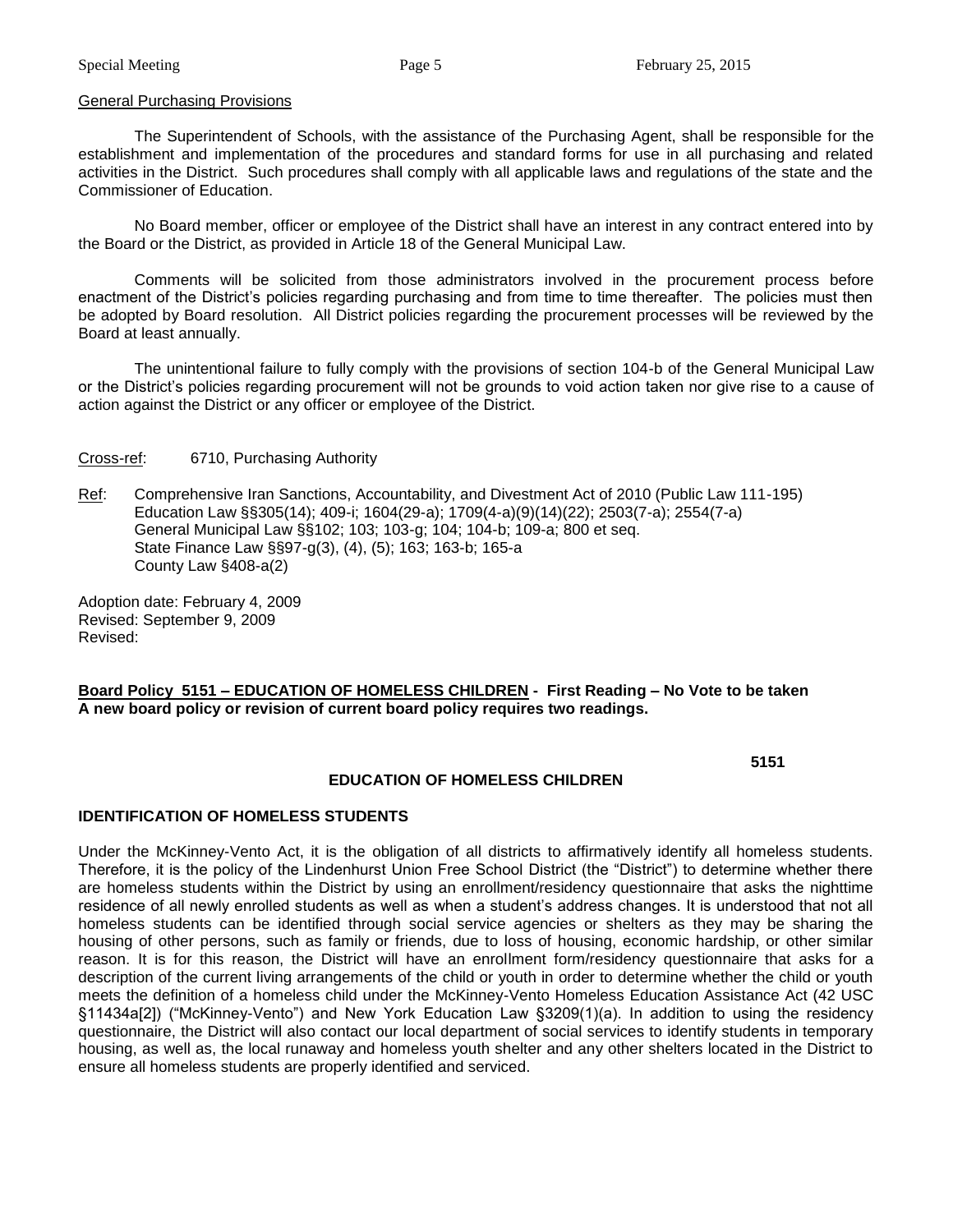## **DEFINITION OF HOMELESS CHILD AND UNACCOMPANIED YOUTH**

Pursuant to McKinney-Vento, Education Law §3209(1)(a), and 8 NYCRR §100.2(x)(1)(i) a homeless child is defined as:

- (1) a child who lacks a fixed, regular, and adequate nighttime residence, including a child or youth who is:
	- (i) sharing the housing of other persons due to loss of housing, economic hardship or similar reason (sometimes referred to as "doubled-up");
	- (ii) living in motels, hotels, trailer parks, or camping grounds due to the lack of alternative adequate accommodations;
	- (iii) abandoned in hospitals;
	- (iv) awaiting foster care placement; or
	- (v) a migratory child who qualifies as homeless because he or she is living in circumstances described above; or
- (2) a child or youth who has a primary nighttime location that is:
	- (i) a supervised publicly or privately operated shelter designed to provide temporary living accommodations including, but not limited to, shelters operated or approved by the state or local department of social services, and residential programs for runaway and homeless youth; or
	- (ii) a public or private place not designed for, or ordinarily used as, a regular sleeping accommodation for human beings, including a child or youth who is living in a car, park, public space, abandoned building, substandard housing, bus or train stations or similar setting.

An unaccompanied youth is defined as a homeless youth who is not in the physical custody of a parent or guardian.

## **DUTIES OF THE MANDATED LOCAL LIAISON FOR HOMELESS CHILDREN AND YOUTH**

The District has designated a local liaison for homeless children and youth ("Homeless Liaison"). The Homeless Liaison at the District serves as one of the primary contacts between homeless families and school staff, District personnel, shelter workers, and other service providers. The Homeless Liaison coordinates services to ensure that homeless children and youth enroll in school and have the opportunity to succeed academically.

This District understands that its Homeless Liaison must ensure that:

- Homeless children and youth are identified by school personnel and through coordination activities with other entities and agencies;
- Homeless students enroll in, and have full and equal opportunity to succeed in, the District's schools;
- Homeless children and youth and their families receive educational services for which they are eligible, including Head Start, Even Start, and preschool programs administered by the District, and referrals to health, mental health, dental, and other appropriate services;
- Parents or guardians of homeless children and youth are informed of educational and related opportunities available to their children, and are provided with meaningful opportunities to participate in the education of their children;
- Parents and guardians and unaccompanied youth are fully informed of all transportation services, including transportation to and from the school district of origin, and are assisted in accessing transportation services;
- Disputes regarding school selection, enrollment and/or transportation are mediated in accordance with the requirements of McKinney-Vento;
- Assistance in commencing an appeal pursuant to Education Law §310 of a final determination regarding enrollment, school selection and/or transportation is provided to the homeless child's or youth's parent or guardian or the unaccompanied youth in accordance with the provisions of 8 NYCRR  $§100.2(x)(7)(iii);$
- Public notice of the educational rights of homeless students is posted in locations where such students receive services, such as schools, shelters, and soup kitchens;
- A record is maintained of all appeals of enrollment, school selection and transportation; and
- School personnel, service providers and advocates working with homeless families are informed of the duties of the homeless liaison.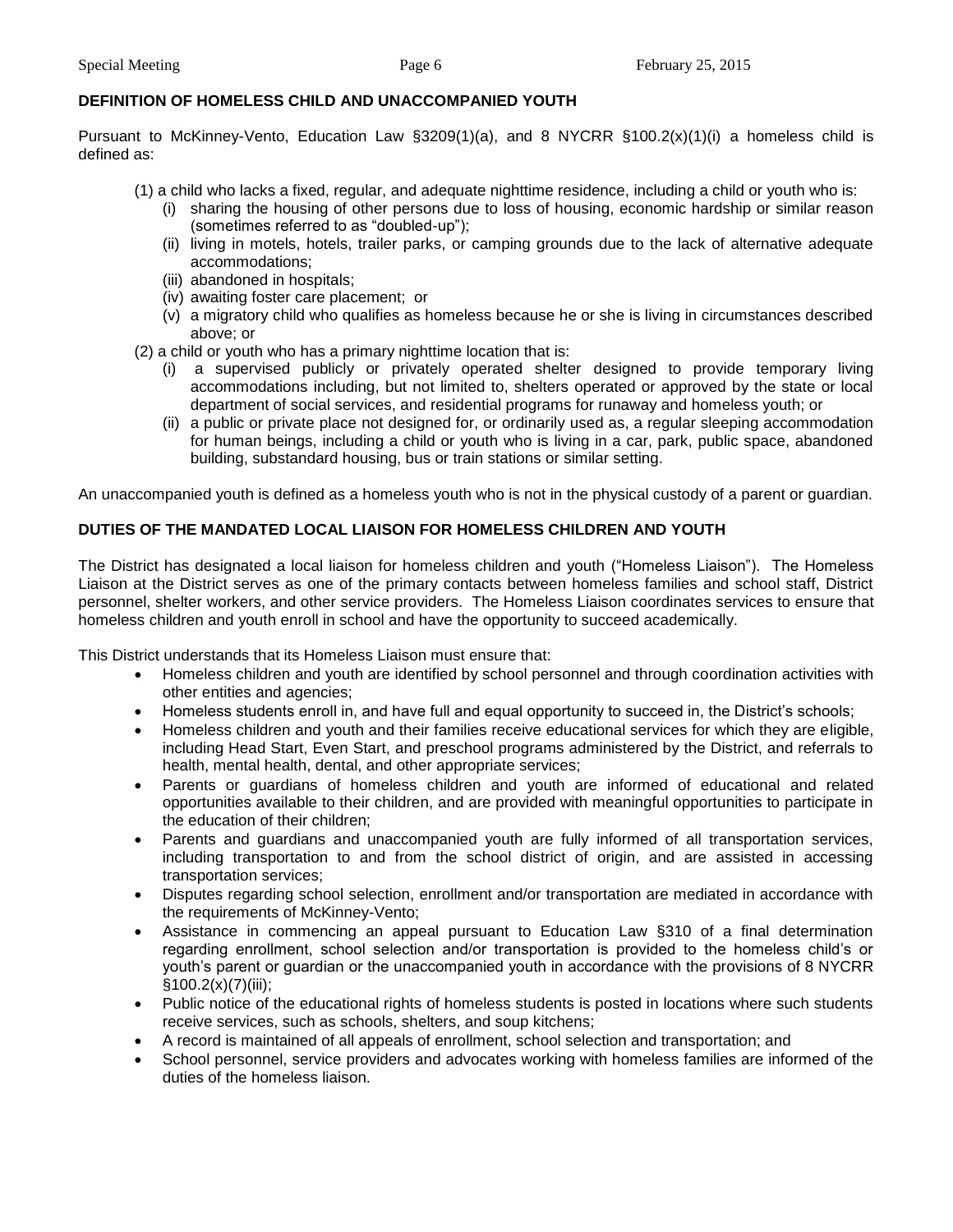# **SCHOOL OF ORIGIN**

McKinney-Vento defines school of origin as "the school that the child or youth attended when permanently housed or the school in which the child or youth last enrolled."

## **THE DESIGNATOR HAS RIGHT TO CHOOSE THE SCHOOL DISTRICT THE HOMELESS CHILD OR YOUTH WILL ATTEND**

This District understands that the "designator" decides which school district a homeless child or youth will attend. A designator is:

- the parent or person in parental relation (guardian) to a homeless child; or
- the homeless child, together with the Homeless Liasion, in the case of an unaccompanied youth; or
- the director of a residential program for runaway and homeless youth, in consultation with the homeless child, where such homeless child is living in such program.

The designator has the right to designate one of the following as the school district within which a homeless child shall be entitled to attend upon instruction:

- **School district of current location -** the public school district within the State of New York in which the hotel, motel, shelter or other temporary housing arrangement of a homeless child, or the residential program for runaway and homeless youth is located;
- **School district of origin** the public school district within the State of New York in which the homeless child was attending a public school on a tuition-free basis or was entitled to attend when circumstances arose which caused such child to become homeless. If the school district of origin is designated, the homeless child is entitled to return to the school building where previously enrolled;

Students who have designated the district of current location and move to another temporary housing location outside of such district, or to a different attendance zone, may continue the prior designation to enable the student to remain in the same school building for the duration of his or her homelessness and through the end of the school year in which the student becomes permanently housed. The student may be able to remain in the same district for one additional year, if the year constitutes the student's terminal year in such building.

# **DESIGNATION/STAC 202 FORM**

This District will identify all students who are homeless and a designation form will be completed by the designator for all such students and any other student who claims homelessness. Designations must be made on STAC 202 forms available at [http://www.nysteachs.org/media/INF\\_SED\\_STAC202\\_Form.pdf.](http://www.nysteachs.org/media/INF_SED_STAC202_Form.pdf)

- The appropriate designator must complete the designation form. The District makes designation forms available to a homeless child who seeks admission to school or to the parent or person in parental relation who seeks to enroll such child in school.
- Where the homeless child is located in a temporary housing facility operated or approved by a local social services district or a residential facility for runaway and homeless youth, the director of the facility or a person designated by the social services district, must, within two business days of the child's or family's entry into such facilities, assist the designator to ensure that the form is properly completed and assist the child, where necessary, to enroll in the designated school district.
- Where a parent or person in parental relation to a child who is neither placed in a temporary housing facility by the local department of social services nor housed in a residential program for runaway homeless youth designates the District as the school district of current location, the District will forward to the New York State Education Department (the "Department") a completed designation form and a statement of the basis for its determination that the child is a homeless child entitled to attend the schools of the district.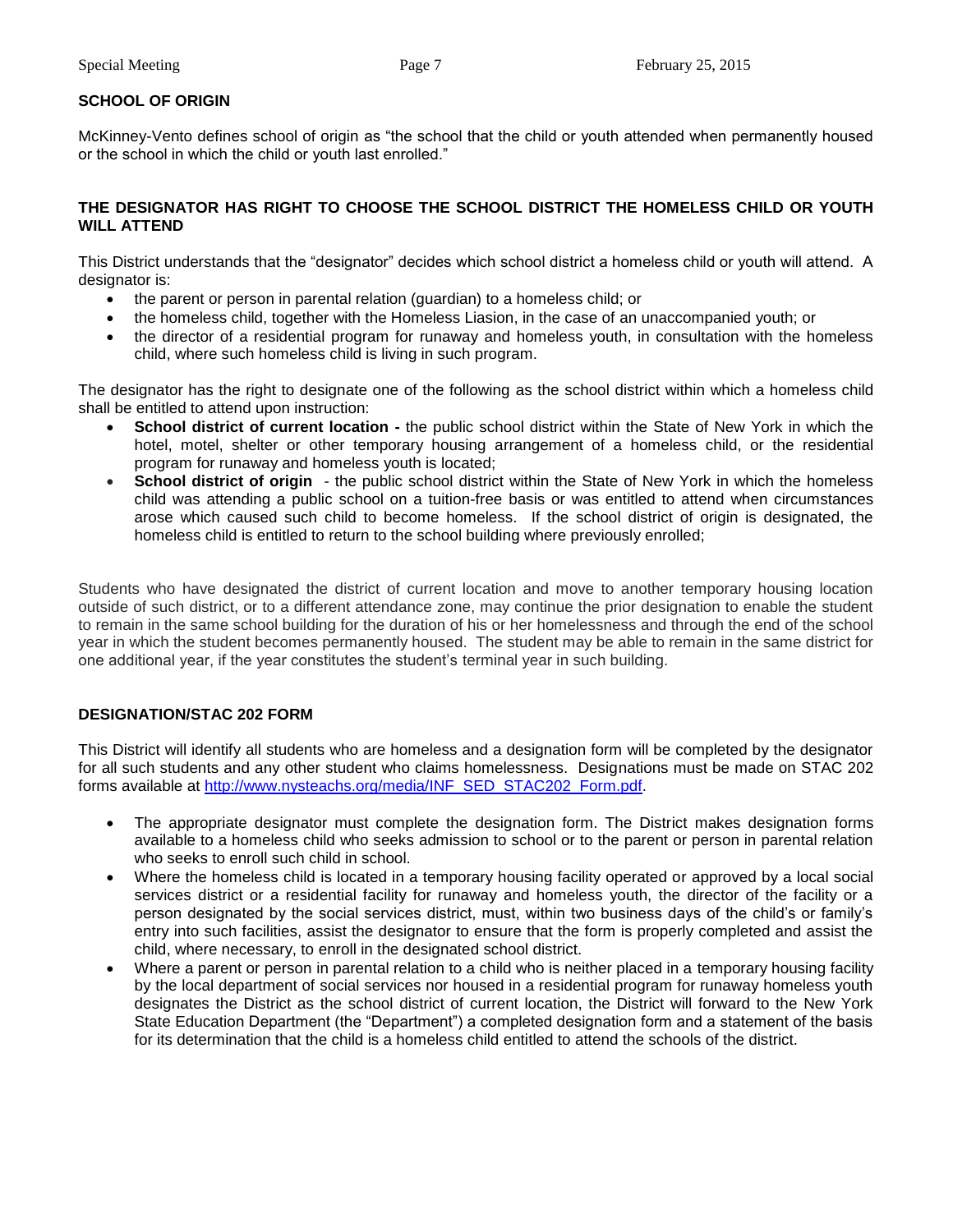# **DISTRICT'S DUTIES UPON RECEIPT OF THE DESIGNATION/STAC 202 FORM**

Upon identification of a child who is homeless and/or receipt of a completed designation form, the District will:

- immediately review the designation form to assure that it has been completed and admit the homeless child even if the child or youth is unable to produce records normally required for enrollment, such as previous academic records, medical records, immunization records, proof of residency or other documentation;
- provide the child with access to all of the District's programs, activities and services to the same extent as they are provided to resident students;
- immediately contact the school district where the child's records are located in order to obtain a copy of such records and coordinate the transmittal of records for students with disabilities;
- Immediately refer the parent or guardian of the homeless child or youth to the Homeless Liaison who must assist in obtaining necessary immunizations or immunization or medical records;
- forward the STAC 202 form to the Commissioner and the school district of origin, where applicable. In all cases, the District will give a copy of the completed STAC 202 to the designator and keep a copy of the STAC 202 form for the District's records.

# **DISTRICT'S DUTIES UPON RECEIPT OF A REQUEST FOR RECORDS**

Within five days of receipt of a request for school records, the District will forward, in a manner consistent with state and federal law, a complete copy of the homeless child's records, including, but not limited to, proof of age, academic records, evaluations, immunization records, and guardianship papers, if applicable.

# **TUITION REIMBURSEMENT**

The District is eligible to request for reimbursement from the Department for the direct costs of educational services to homeless students that are not otherwise reimbursed under special federal programs, when:

- The District is the school district of current location:
- The District is designated as the school district of attendance; and
- The school district of origin for the homeless student is within New York State

All claims for reimbursement will be made on the STAC 202 form prescribed by the Commissioner of the State Education Department.

# **TRANSPORTATION RESPONSIBILITIES**

- A social services district is responsible for providing transportation to homeless children who are eligible for benefits under Social Services Law §350-j and placed in temporary housing arrangements outside their designated districts.
- To the extent funds are provided for such purpose, the Office of Children and Family Services ("OCFS") provides transportation for each homeless child who lives in a residential program for runaway youth and homeless youth located outside of the designated school district. The social services district or OCFS may also contract with the District or board of cooperative educational services ("BOCES") to provide such transportation. If the runaway and homeless youth shelter is not capable of transporting or contracting for transportation, the District will provide the transportation and will seek reimbursement. The costs for transportation will be reimbursed by the Department with the submission of a Runaway and Homeless Youth Act Transportation Program Form. Where the District provides transportation for a student living in a runaway and homes youth facility, the District will promptly request reimbursement using the Runaway and Homeless Youth Transportation Program Form which is available from the Homeless Education Program Office (518-473-0295).
- The District will transport any homeless student where the District is the school district of attendance and the homeless child not entitled to receive transportation from the Department of Social Services or OCFS. When the District is designated as the school district of current location for a homeless child, the District will provide transportation to the homeless child on the same basis as it is provided to resident students.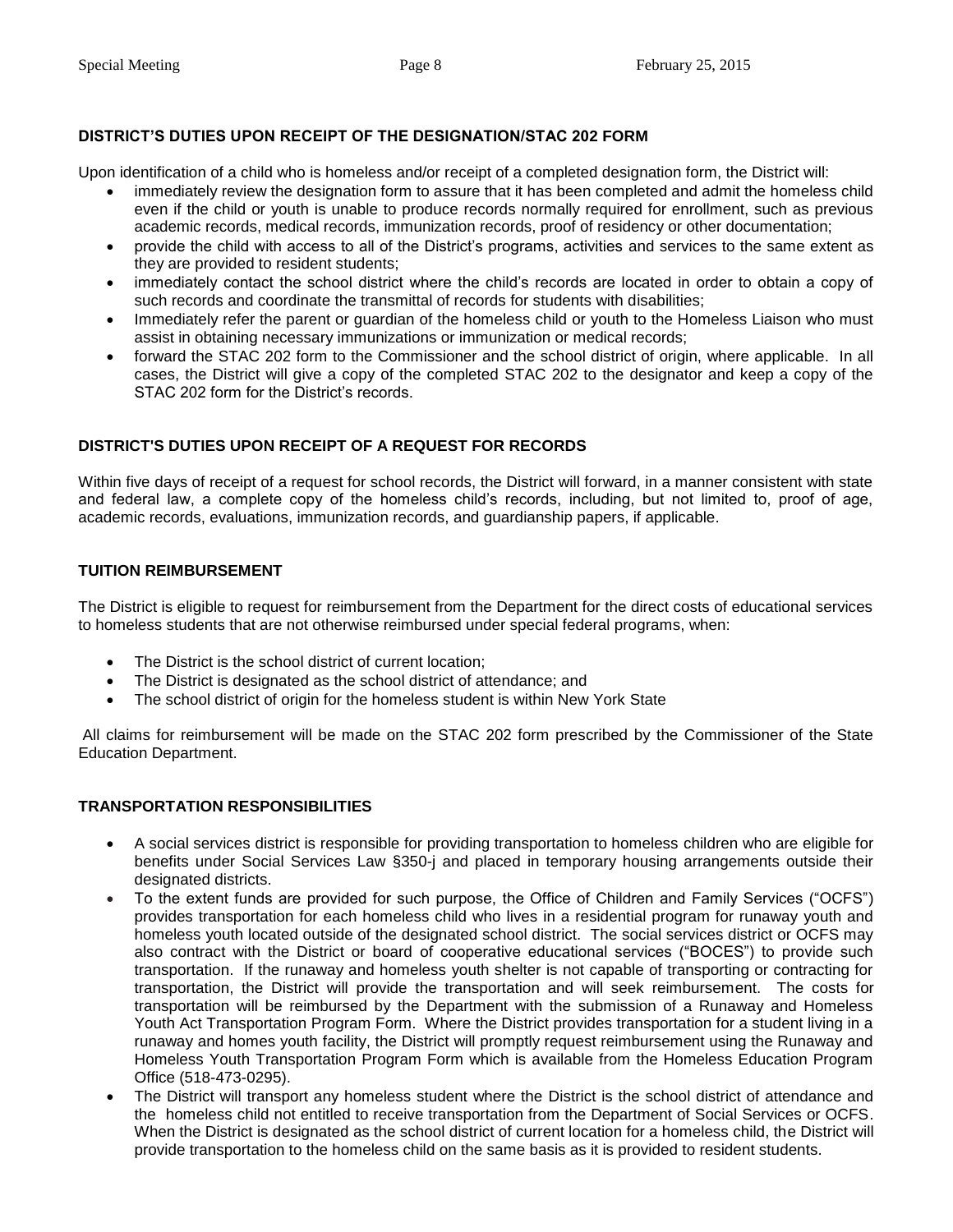- If the homeless child designates the District as the school district of origin transportation will not exceed 50 miles each way, unless the Commissioner determines that it is in the best interest of the child.
- The District will delay for 30 days the implementation of a final determination to decline to transport a homeless student or unaccompanied youth.

# **DISPUTE RESOLUTION PROCESS**

The District has established the following procedures for the prompt resolution of disputes regarding school selection or enrollment of a homeless child or youth:

- The District will provide a written explanation, including a statement regarding the right to appeal to the parent or guardian of a homeless students, or an unaccompanied youth, if the District declines to either enroll and/or transport such child to the school of origin or a school requested by the parent or guardian.
- The District will delay for 30 days the implementation of a final determination to decline to either enroll in and/or transport the homeless child to the school of origin or a school requested by the parent or guardian of a homeless child or youth or unaccompanied youth.
- If the parent or guardian of a homeless child or unaccompanied youth commences an appeal to the Commissioner with a stay application within 30 days of such final determination, the homeless child will be permitted to continue to attend the school he or she is enrolled in at the time of the appeal and/or receive transportation to that school until the Commissioner renders a decision on the stay application.
- If the Commissioner grants the stay request and issues a stay order requiring continued enrollment and/or transportation, the homeless child or youth or unaccompanied youth can continue attending the school and/or receiving transportation until the Commissioner issues an appeal decision. However, if the Commissioner denies the stay request, the homeless child can be asked to leave the school and/or discontinue transportation immediately.
- If the Commissioner sustains the appeal and issues a decision requiring continued enrollment and/or transportation, the homeless child or unaccompanied youth can continue attending the school at issue and/or receive transportation. However, if the Commissioner dismisses the appeal, the homeless child or unaccompanied youth can be asked to leave the school immediately.

# **HOMELESS LIAISON'S DISPUTE RESOLUTION RESPONSIBILITIES**

- The District's Homeless Liaison must assist the homeless child's parent or guardian or unaccompanied youth in bringing an appeal to the Commissioner under Education Law §310 of a final school district decision regarding enrollment, school selection and/or transportation.
- The Homeless Liaison must provide the parent or guardian or unaccompanied youth with a copy of the form petition, which is available at: [http://www.counsel.nysed.gov/appeals/petition.htm.](http://www.counsel.nysed.gov/appeals/petition.htm)
- The Homeless Liaison must assist the parent or guardian or unaccompanied youth in completing the form petition, including the section requesting interim relief (stay provision).
- The Homeless Liaison must arrange for the copying of the form petition and supporting documents for the parent or guardian or unaccompanied youth, without cost to the parent or guardian or unaccompanied youth.
- The Homeless Liaison must accept service of the form petition and supporting papers on behalf of any District employee or officer named as a party or the District if it is named as a party or arrange for service by mail by mailing the form petition and supporting documents to any District employee or officer named as a party and, if the District is named as a party, to a person in the office of the Superintendent who has been designated by the Board of Education to accept service on behalf of the District.
- The Homeless Liaison must provide the parent or guardian or unaccompanied youth with a signed and dated acknowledgment verifying that the Homeless Liaison has received the form petition and supporting documents and will either accept service of these documents on behalf of the District employee or officer or District or effect service by mail by mailing the form petition and supporting documents to any District employee or officer named as a party and, if the District is named as a party, to a person in the office of the Superintendent who has been designated by the Board of Education to accept service on behalf of the school district.
- The Homeless Liaison must transmit on behalf of the parent or guardian or unaccompanied youth, within five days after the service of, the form petition or any pleading or paper to the Office of Counsel, New York State Education Department, State Education Building, Albany, New York 12234.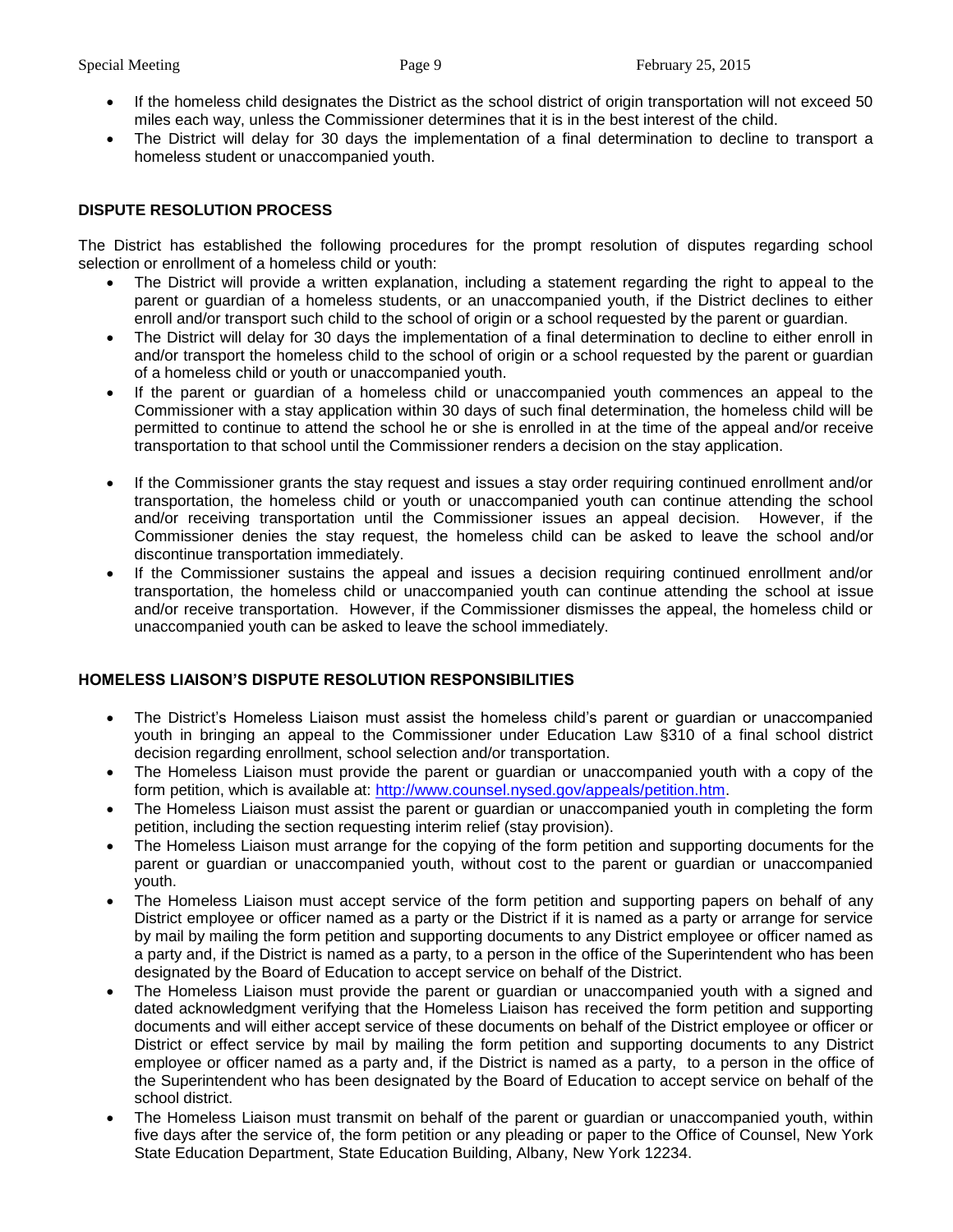- The Homeless Liaison must provide the parent or guardian or unaccompanied youth with a signed and dated acknowledgement verifying that the Homeless Liaison has received the form petition and supporting documents and will transmit these documents on behalf of the parent, guardian or unaccompanied youth to the Office of Counsel, New York State Education Department, State Education Building, Albany, New York 12234.
- The Homeless Liaison must accept service of any subsequent pleadings or papers, including any correspondence related to the appeal, if the parent or guardian or unaccompanied youth so elects. The Homeless Liaison must also make such correspondence available to the parent or guardian or unaccompanied youth.
- The Homeless Liaison must maintain a record of all appeals of enrollment, school selection, and transportation determinations.

# **ADDITIONAL HOMELESS LIAISON RESPONSIBILITIES**

The Homeless Liaison will maintain a record of all appeals of enrollment, school selection and transportation determinations. The Homeless Liaison will also keep a record of all homeless students, their grade level, and their nighttime residence for the year and report this data annually to NYSED. The Homeless Liaison will inform school personnel, service providers and advocates working with homeless families of the duties of the homeless liaison.

# **COORDINATION**

- The District will coordinate the provision of services provided with local social services agencies and other agencies or programs providing services to homeless children and their families, including services and programs funded under the Runaway and Homeless Youth Act.
- The District will coordinate with other school districts on interdistrict issues, such as transportation or transfer of school records.
- The District will coordinate implementation of the above provision of service with the requirements of the Individuals with Disabilities Education Act.

# **COORDINATION WITH TITLE I**

The District acknowledges that homeless children and youth are eligible for services under Title I, Part A, whether or not they live in a Title I school attendance area or meet the academic requirements required of other children. The District will ensure that:

- Title I, Part A funds are set aside as are necessary to provide homeless children who do not attend participating schools with services comparable to those provided to children in Title I, Part A funded schools, including providing educationally related support services to children in shelters and other locations where homeless children may live.
- The District, receiving Title I, Part A funds, will include in its local plan a description of how the plan is coordinated with McKinney-Vento.
- The local plan must describe services provided to homeless children.
- If the District reports that there are no homeless children or unaccompanied youth in non-Title I schools, the District will describe the efforts it made to identify homeless children and unaccompanied youth. Such efforts must include contacting the local department of social services or OCFS to verify that there are no homeless children or unaccompanied youth in the District.
- The District will also document that their enrollment form/residency questionnaire asks the living arrangements of the child or unaccompanied youth, including asking if he or she is living in a shelter; with relatives or others due to loss of housing or economic hardship; in an abandoned apartment/building; in a motel/hotel, camping ground, car, train/bus station or other similar situation due to the lack of alternative, adequate housing; or awaiting an OCFS permanent foster care placement. Documentation of the District's efforts to identify homeless children and unaccompanied youth must be maintained on file and a copy of the District's enrollment form/residency questionnaire which asks the above questions must also be kept on file.

# **REPORTING**

The District will collect and transmit to the Commissioner, at such time and in such manner as the Commissioner may require, a report containing such information as the Commissioner determines is necessary, including the numbers of homeless students, their grade, and their nighttime residence.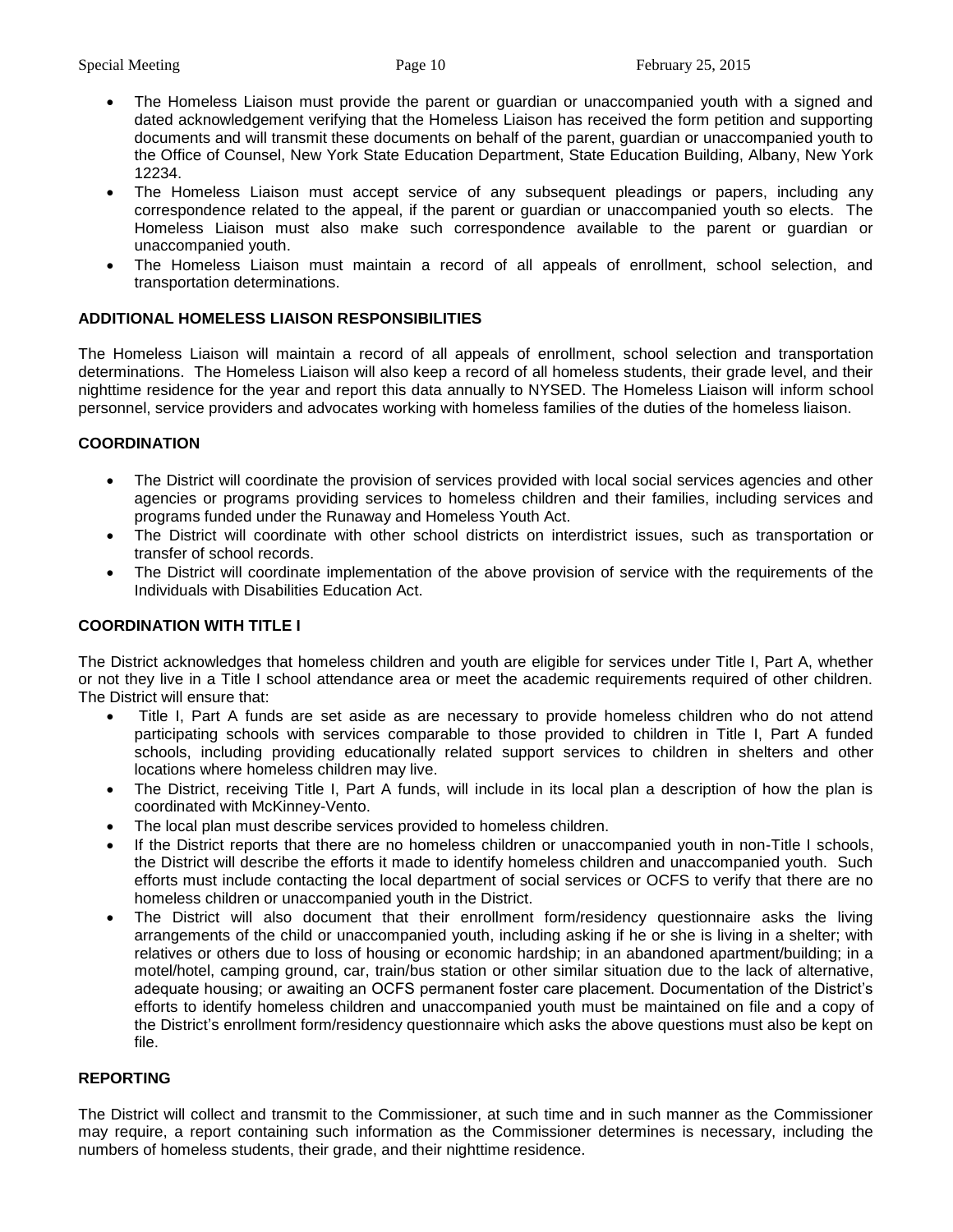# **ACCESS TO FREE MEALS**

All children identified as homeless are eligible for free meals. They do not have to complete an application. When a liaison or a shelter director provides a child's name to the local school food service office, free school meals should commence immediately.

Adoption date: February 4, 2009 Revised:

## **Proposed Calendar 2015-16**

**RESOLUTION**: **RESOLVED** that the Board of Education approves the school calendar for the 2015-16 school year.

Motion: Second:

| Yes | No |
|-----|----|
|     |    |
|     |    |
|     |    |
|     |    |
|     |    |
|     |    |
|     |    |
|     |    |
|     |    |
|     |    |

# **Donation**

**RESOLUTION: RESOLVED** that the Board of Education accepts the donation from Rick Vine in the sum of \$127.00, representing his NYS Property tax refund issued as a result of the District's budget remaining under the tax cap. This donation is to be used as determined by the Board of Education.

| Motion:                               |     |     |
|---------------------------------------|-----|-----|
| Second:                               |     |     |
|                                       | Yes | No. |
| Donna Hochman, President              |     |     |
| Mary Ellen Cunningham, Vice-President |     |     |
| Patricia Ames                         |     |     |
| Linda Aniello                         |     |     |
| Edward A. Langone                     |     |     |
| Valerie McKenna                       |     |     |
|                                       |     |     |
| Sean McNeilly                         |     |     |
| Edward J. Murphy, Jr.                 |     |     |
| Robert R. Vitiello                    |     |     |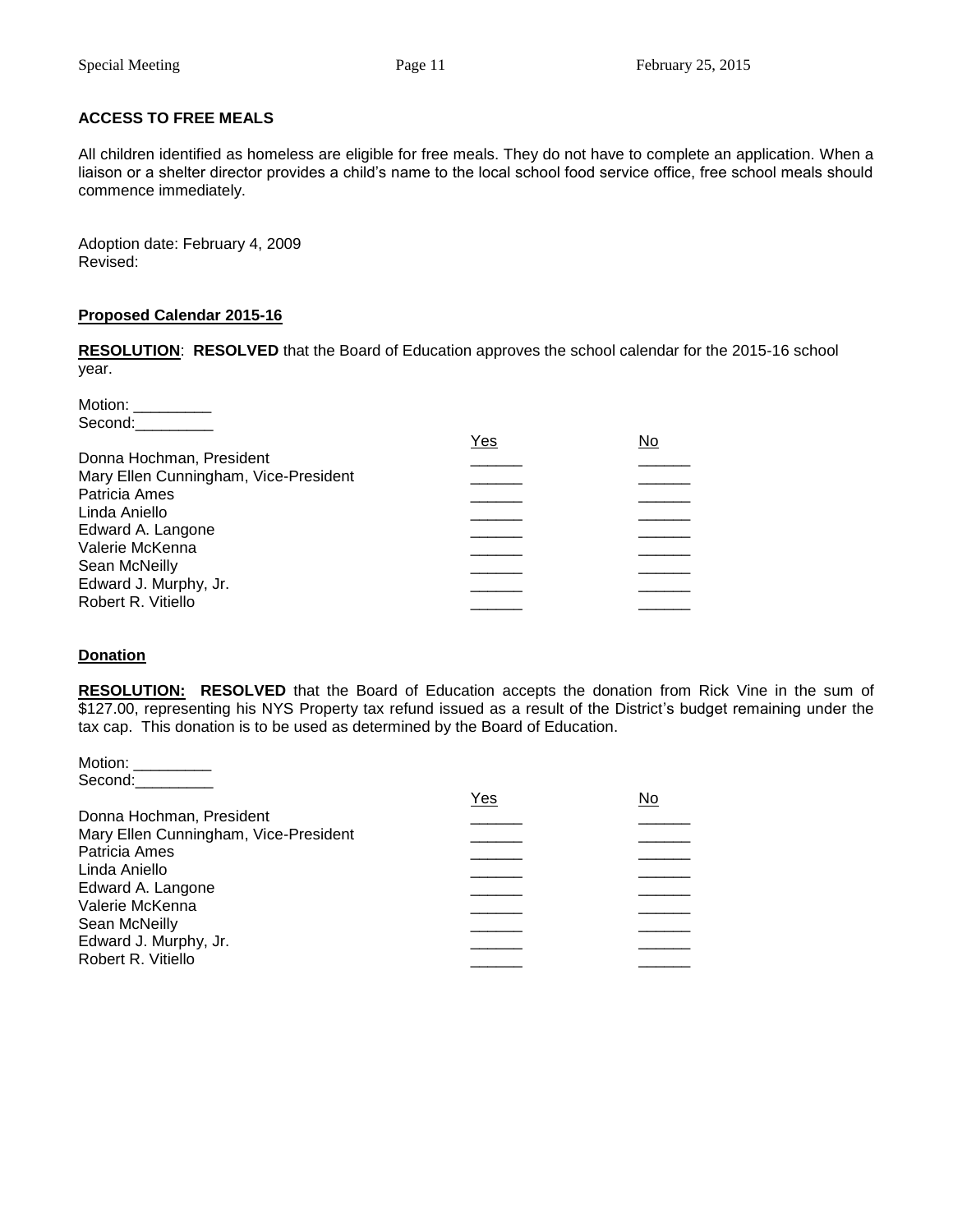## **Suspension**

**RESOLUTION:** RESOLVED that the employee named and discussed in Executive Session is suspended, without pay, for three days effective Tuesday, March 3, 2015 through Thursday, March 5, 2015.

| Motion:                               |     |    |
|---------------------------------------|-----|----|
| Second:                               |     |    |
|                                       | Yes | No |
| Donna Hochman, President              |     |    |
| Mary Ellen Cunningham, Vice-President |     |    |
| Patricia Ames                         |     |    |
| Linda Aniello                         |     |    |
| Edward A. Langone                     |     |    |
| Valerie McKenna                       |     |    |
| Sean McNeilly                         |     |    |
| Edward J. Murphy, Jr.                 |     |    |
| Robert R. Vitiello                    |     |    |
|                                       |     |    |

# **SCHEDULES**

**Resolution: RESOLVED** that the Board of Education approves the following Schedules:

| Motion: |  |
|---------|--|
| Second: |  |

|                                       | Yes | No |
|---------------------------------------|-----|----|
| Donna Hochman, President              |     |    |
| Mary Ellen Cunningham, Vice-President |     |    |
| Patricia Ames                         |     |    |
| Linda Aniello                         |     |    |
| Edward A. Langone                     |     |    |
| Valerie McKenna                       |     |    |
| Sean McNeilly                         |     |    |
| Edward J. Murphy, Jr.                 |     |    |
| Robert R. Vitiello                    |     |    |
|                                       |     |    |

## **Schedule A-1 No. 7-C Coaching Assignments**

Approve the appointment of the following:

| Kaitlyn Nowicki<br>Emily Mazzaro | "B" 2 <sup>nd</sup> Asst. Softball<br>"B" 2 <sup>nd</sup> Asst. Softball<br>"B" 2 <sup>nd</sup> Asst. Softball | Spring<br>Spring | $$3,062^*$<br>$$3,062^*$<br>$$3,062^*$ | *2 stipends \$4,593 each<br>divided evenly among |
|----------------------------------|----------------------------------------------------------------------------------------------------------------|------------------|----------------------------------------|--------------------------------------------------|
| Lyndsay Capolla<br>Joseph Biggs  | Boys Lacrosse- Vol                                                                                             | Spring<br>Spring | \$0                                    | 3 coaches.                                       |

#### **Schedule A-1 No. 10 Personnel, Instructional Appointments – Resignations & Terminations** Accept the resignation of:

Kathryn Beleckas, P/T .6, Library Media Specialist, Alleghany, effective 2/13/15

## **Schedule A-1 No. 11 Personnel, Instructional Appointments – Resignations & Terminations** Accept the resignation of:

Michael Smith Spring Drama Producer Spring, 2015

## **Schedule A-3 No. 57 Personnel, Instructional Appointments**

Approve the appointment of:

| Robert Daulton, Sp Ed. 8:1:1 MS (MA-1) effective 2/26/15                      | \$54,587.00  |
|-------------------------------------------------------------------------------|--------------|
| Jessica Sheno-Dunn, Health/PE, MS, (MA-1) effective 2-26-6/30/15              | \$218.35/day |
| Brianne O'Connell, P/T .6 Lib Media Spec., Alleghany (MA-1) eff. 2/26-6/30/15 | \$163.76/day |

## **Schedule A-3 No. 58 Personnel, Instructional Appointments – Extra-Curricular Activities – Elementary** Approve the appointment of:

Mark Canonica, Albany Avenue ESL Homework Club, Fall  $$841.00*$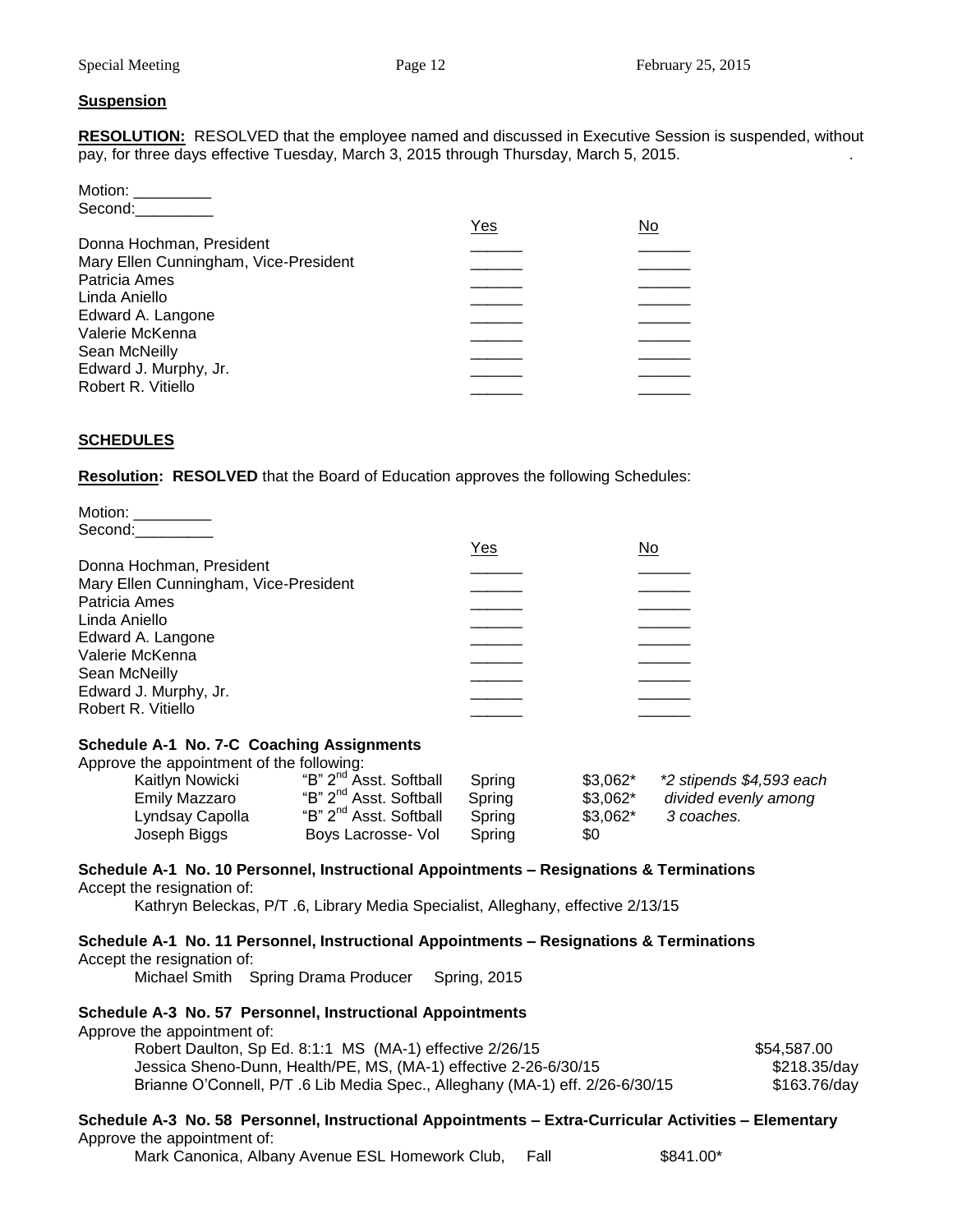| <b>Special Meeting</b>                                                                                                                                                                                                                                                                                          | Page 13                                                                      |                                                           |                                                             | February 25, 2015                                             |                                                           |  |
|-----------------------------------------------------------------------------------------------------------------------------------------------------------------------------------------------------------------------------------------------------------------------------------------------------------------|------------------------------------------------------------------------------|-----------------------------------------------------------|-------------------------------------------------------------|---------------------------------------------------------------|-----------------------------------------------------------|--|
|                                                                                                                                                                                                                                                                                                                 |                                                                              |                                                           | Spring                                                      |                                                               | \$841.00* *Paid from Title III                            |  |
| Schedule A-3 No. 59 Personnel, Instructional Appointments – Extra-Curricular Activities – Middle School<br>Approve the appointment of:<br>Michael Severson, Middle School Lego Club                                                                                                                             |                                                                              |                                                           |                                                             | \$1,436.00                                                    |                                                           |  |
| Schedule A-3 No. 60 Personnel, Instructional Appointments                                                                                                                                                                                                                                                       |                                                                              |                                                           |                                                             |                                                               |                                                           |  |
| Approve the appointment of:<br>Anna Macmonigle, Russian Translator                                                                                                                                                                                                                                              |                                                                              |                                                           |                                                             |                                                               | \$25.00/hour, as needed                                   |  |
| Schedule A-3 No. 61 Personnel, Instructional Appointments - Extra-Curricular Activities - SHS<br>Approve the appointment of:<br>Michelle Savin, SHS, Artist-in-Residence -- split stipend                                                                                                                       |                                                                              |                                                           |                                                             | \$420.50                                                      |                                                           |  |
| Schedule A-3 No. 61 Personnel, Instructional Appointments - Extra-Curricular Activities - SHS                                                                                                                                                                                                                   |                                                                              |                                                           |                                                             |                                                               |                                                           |  |
| Approve the appointment of:<br>Carmine Carnevale Spring Drama Producer                                                                                                                                                                                                                                          |                                                                              |                                                           |                                                             | \$2,691.00                                                    |                                                           |  |
| Schedule A-3, AE No. 3 Personnel, Instructional Appointments - Adult/Continuing Education<br>Approve the appointment of:                                                                                                                                                                                        |                                                                              |                                                           |                                                             |                                                               |                                                           |  |
| Jean Kellerman, Fitness for Seniors, max 15 hours per year<br>Caitlyn Weinsheimer, Lifeguarding, max 30 hours per year                                                                                                                                                                                          |                                                                              |                                                           |                                                             | \$27.50/hr<br>\$27.50/hr                                      |                                                           |  |
| Schedule AS-1 No. 10 Substitute Personnel Instructional - Resignations & Termination<br>Accept the resignation of:<br>Kerry Butler                                                                                                                                                                              | Consultant Support Staff Alleghany effective 2/20/15                         |                                                           |                                                             |                                                               |                                                           |  |
| Schedule AS-3 No. 17 Substitute Personnel Appointments<br>Approve the appointment of:<br>Valerie Coogan, perm sub, Middle School, eff. 12/12/14 until Ms. Auciello returns<br>Brianne O'Connell, .4 per sub, Alleghany, eff. 2/26-6/26/15<br>Jennifer Giustino, perm sub, West Gates/Harding, eff. 2/26-6/26/15 |                                                                              |                                                           |                                                             |                                                               | \$125 per diem<br>\$40 per diem<br>\$100 per diem         |  |
| Schedule B-1 No. PT 12 Non-Instructional Personnel - Resignations or Terminations<br>Accept the resignation of:<br>Margaret Venuti School Monitor Middle School                                                                                                                                                 |                                                                              |                                                           | effective 2/2/15                                            |                                                               |                                                           |  |
| Schedule B-2 No. PT 9 Non-Instructional Personnel - Leave of Absence<br>Grant the leave of absence of:<br>Marie Woltering                                                                                                                                                                                       | Special Ed Aide                                                              | Middle School                                             | <b>Medical Leave</b>                                        | $2/3 - 3/25/15$                                               |                                                           |  |
| Schedule B-3 No. 13 Non-Instructional Personnel Appointments<br>Approve the appointment of:<br><b>Florence Cuff</b>                                                                                                                                                                                             | Nursing Coverage for Morning Orchestra effective 1/27/15 salary per contract |                                                           |                                                             |                                                               |                                                           |  |
| Schedule B-3 No. PT-18 Non-Instructional Appointments - Part-Time<br>Approves the appointment of:<br>Nancy Sauzek<br>Josephine Baltunis<br>Deanna Webel<br><b>Gail Gamrat</b>                                                                                                                                   | <b>Hall Monitor</b><br>Spec Ed Aide<br>Spec Ed Aide<br><b>Teacher Aide</b>   | Middle School<br>Alleghany<br>Kid Esteem<br>Middle School | 3hrs 50min/day<br>6 hours/day<br>4 hours/day<br>4 hours/day | eff. 2/5/15<br>eff. 2/26/15<br>eff. 2/26i/15<br>eff. 2/26i/15 | \$16.02/hour<br>\$9.50/hour<br>\$9.50/hour<br>\$9.50/hour |  |
| Schedule B-3 No. S-10 Non-Instructional Appointments, Substitute Personnel<br>Approve the appointment of the following individuals to the substitute custodial call-in list:<br><b>Steven Liers</b>                                                                                                             |                                                                              | Jesse Greenli                                             |                                                             |                                                               |                                                           |  |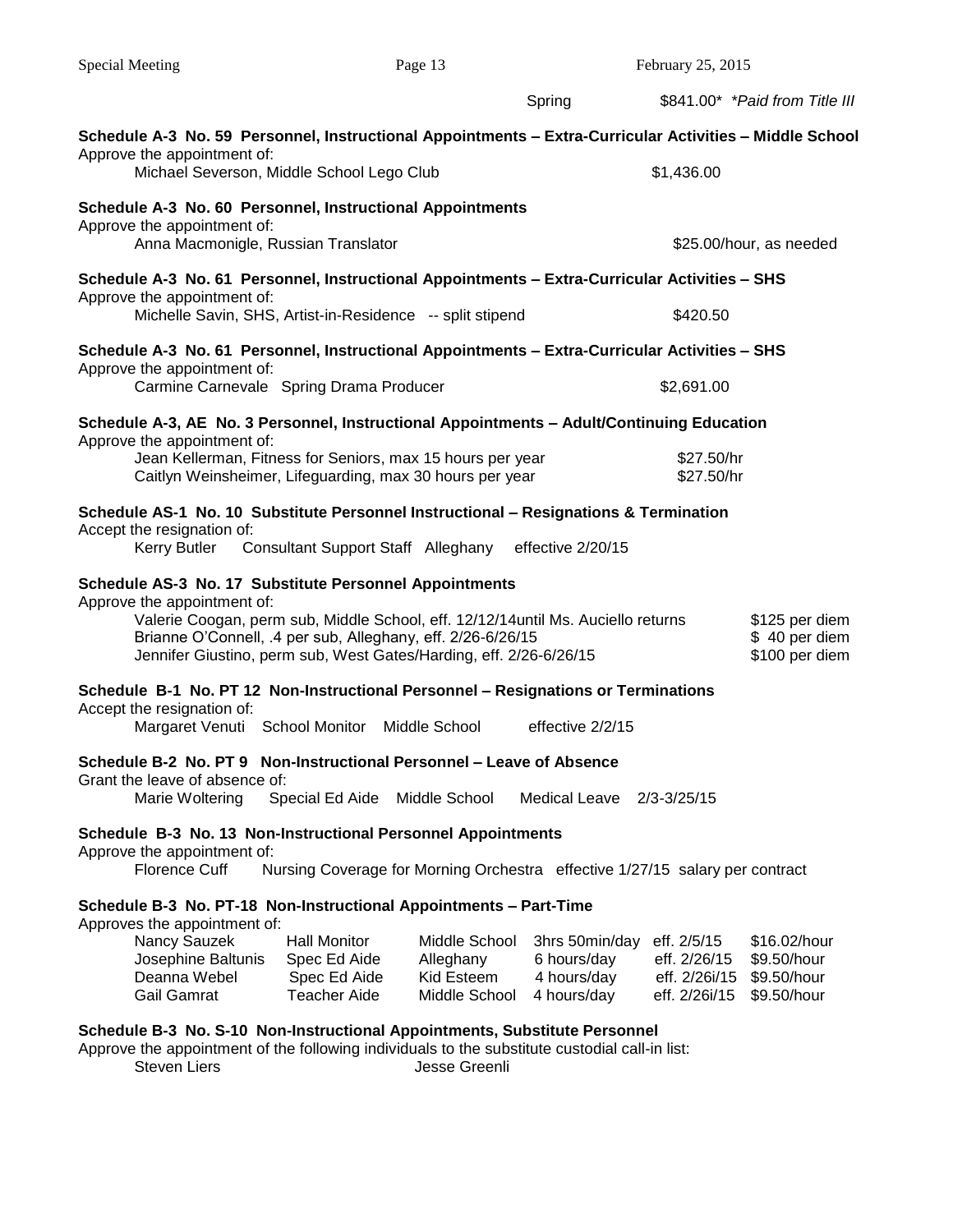# **Schedule D No. 23**

That the Board of Education accepts all recommendations of the CSE and CPSE as listed:

December 12, 2014 – OD CSE January 14, 2015 – CPSE January 21, 2015 – MS CSE January 21, 2015 – SHS CSE January 22, 2015 – CSE January 22, 2015 – SHS CSE January 23, 2015 – SHS CSE January 28, 2015 – CPSE

January 29, 2015 – CPSE January 29, 2015 – CSE January 30, 2015 – CSE February 4,  $2015 - CSE$ February 4, 2015 – MS CSE February 4, 2015 – SHS CSE

# **Schedule G No. 10 Approval of Bids**

Accepts the bid of:

Ralph Moellendorf in the sum of \$3010 for the 1997 Ford F250 VIN #...03243 and in the sum of \$3502 for the 1997 Ford F250 VIN #...03241.

# **Schedule OA/C No. 20 Outside Agencies/Consultants**

Approve appointments of:

Concey LoCascio, Financial Literacy Day, SHS, 3/26&27/15 \$1,000 *\*Paid through Perkins Grant* James Jones, SHS. Chaperone, All Eastern Honors Ensemble, Providence, RI - Reimburse expenses Seda Seker, Turkish Translator  $$25/h$ our as needed Tetyana Stetsenko, Ukranian Translator **\$25/hour as needed** 

# **Schedule OA/C No. 21 Outside Agencies/Consultants**

Approve appointments of:

Kids First Eval. & Advocacy Ctr Inc., Speech Provider, MS Leave 9/23–10/31/14, salary per contract Arms Acres tutorial services for a hospitalized student at a rate of \$40 per hour Daytop Preparatory School tuition as per contract .

#### **Schedule ST/I No.l 12 Student Teachers/Interns/Observers** Approve

| Approve the appointment of the following student observers: |                                       |                                     |                        |                |
|-------------------------------------------------------------|---------------------------------------|-------------------------------------|------------------------|----------------|
| <b>Matthew Stitt</b>                                        | St. Joseph's College                  | Math<br><b>SHS</b>                  | <b>Spring Semester</b> | 20 hours       |
| Colleen Mitchell                                            | St. Joseph's College                  | Albany Grade 1 or 2 Spring Semester |                        | 1 morning/week |
| Jessica Dodge                                               | St. Joseph's College                  | Albany Grade 4 or 5                 | <b>Spring Semester</b> | 1 morning/week |
|                                                             | Megan McNicholas St. Joseph's College | Albany Grade 1-5                    | <b>Spring Semester</b> | 1 morning/week |
| Laurie Wallner                                              | <b>SUNY Old Westbury</b>              | Science<br><b>SHS</b>               |                        | 1 morning/week |
| Alexandra Evans                                             | <b>Suffolk Community</b>              | Daniel Grade 1                      |                        | Feb. 13, 2015  |
| Ammy Southwell                                              | Queens College                        | Daniel Grade 1                      |                        | Feb. 26, 2015  |
|                                                             |                                       | Grade 3                             |                        | March 26, 2015 |

# **UNFINISHED BUSINESS**

## **NEW BUSINESS**

# **SUPERINTENDENT'S REPORTS**

That the Board of Education accepts the following reports: a. Warrants #7 – Regular – January, 2015